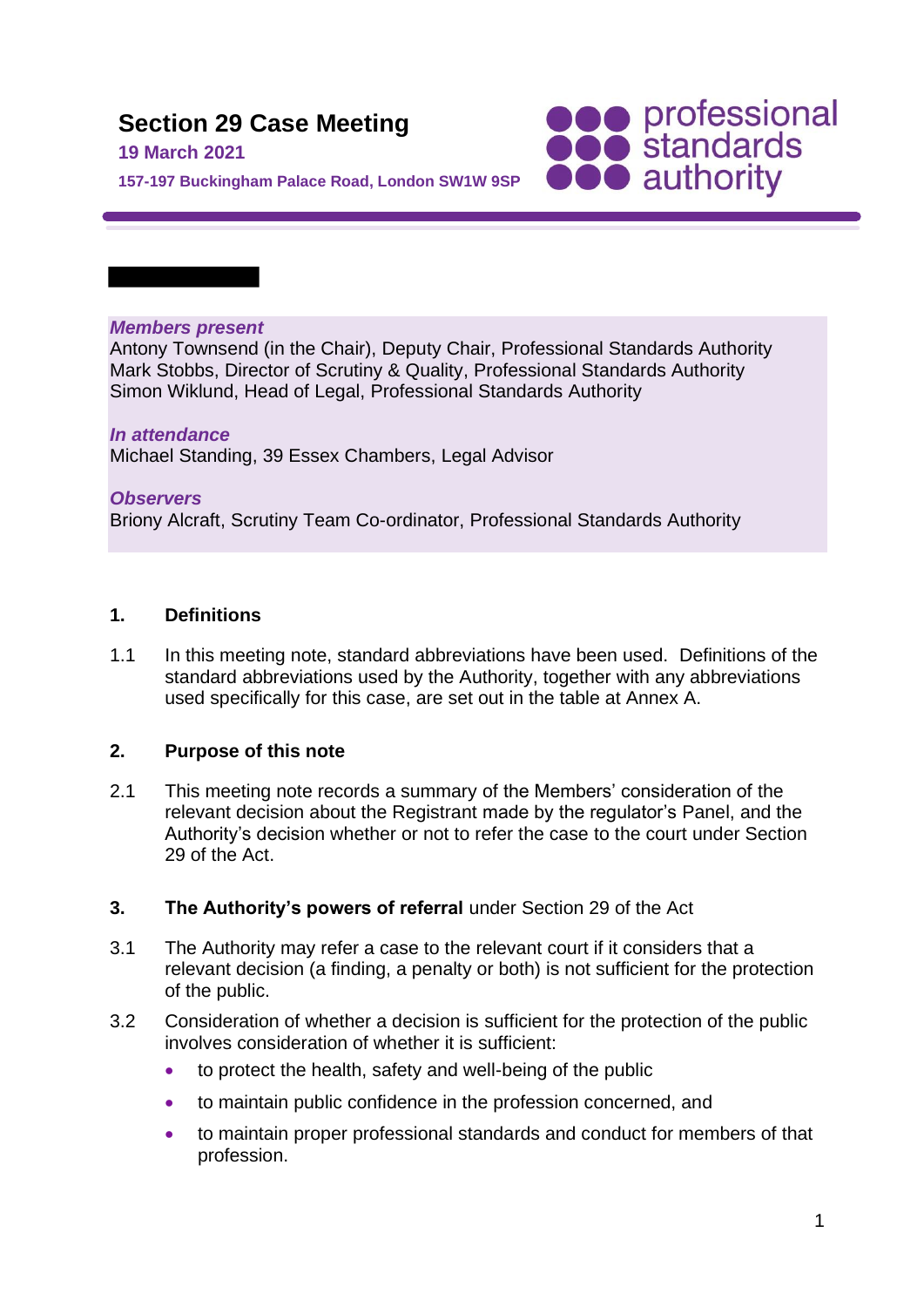3.3 This will also involve consideration of whether the Panel's decision was one that a disciplinary tribunal, having regard to the relevant facts and to the object of the disciplinary proceedings, could not reasonably have reached; or was otherwise manifestly inappropriate having regard to the safety of the public and the reputation of the profession (applying *Ruscillo*<sup>1</sup> ).

## **4. Conflicts of interest**

4.1 The Members did not have any conflicts of interest.

## **5. Jurisdiction**

5.1 The Legal Advisor confirmed that the Authority had jurisdiction to consider the case under Section 29 of the Act. Any referral in this case would be to the High Court of Justice of England and Wales and the statutory time limit for an appeal would expire on 22 March 2021.

## **6. The relevant decision**

- 6.1 The relevant decision is the Determination of the Panel following a hearing which concluded on
- 6.2 The Panel's Determination which includes the charges and findings is set out at Annex B.

## **7. Documents before the meeting**

- 7.1 The following documents were available to the Members:
	- Determination of the Panel dated
	- The Authority's Detailed Case Review
	- Transcripts of the hearing dated
	- Counsel's Note dated 19 March 2021
	- Final Hearing Bundle
	- Case Examiner Decision document
	- GMC Boundaries Guidance
	- The Authority's Section 29 Case Meeting Manual.

<sup>&</sup>lt;sup>1</sup> CRHP v Ruscillo [2004] EWCA Civ 1356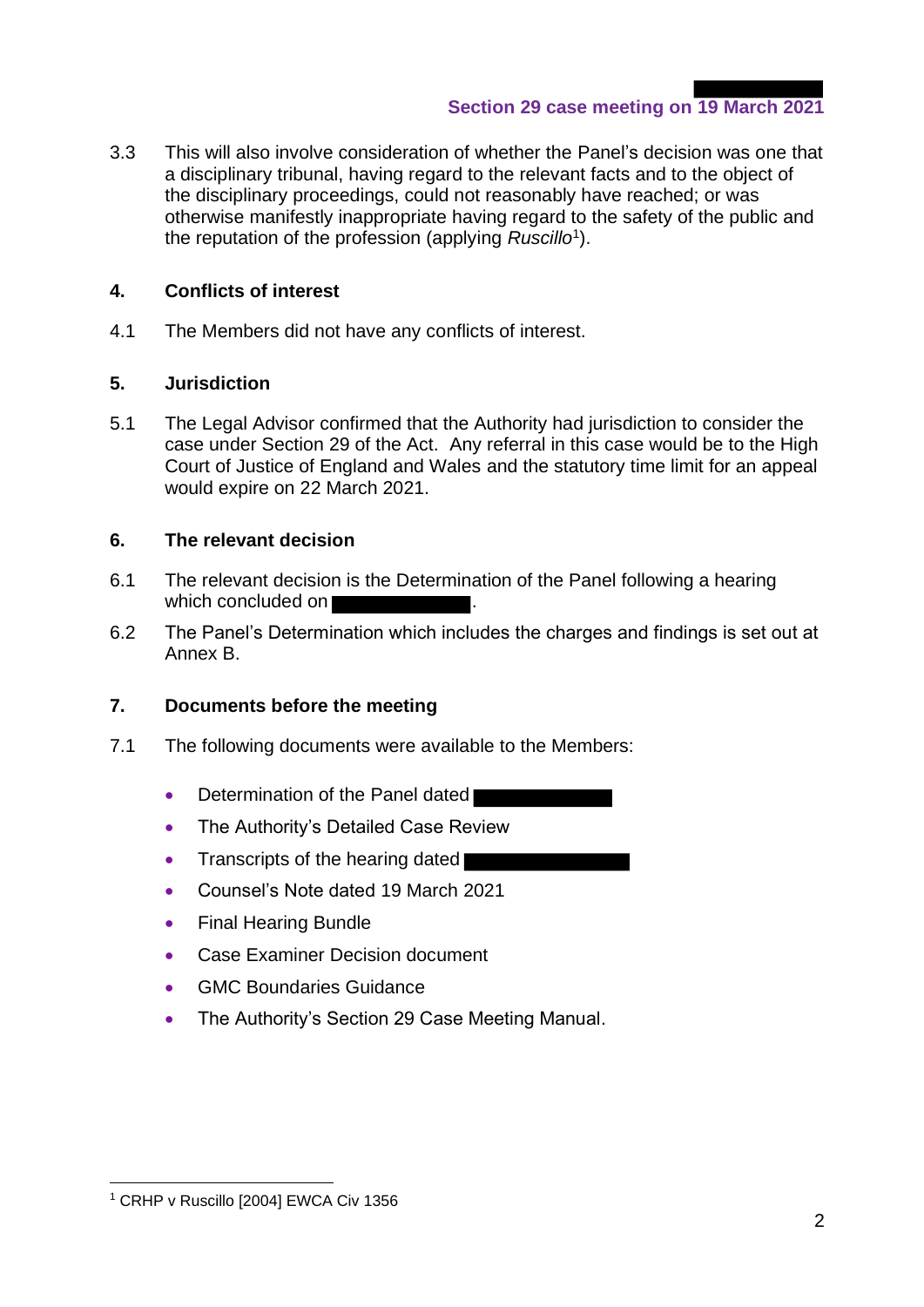## **8. Background**

- 8.1 The Registrant was employed as a consultant on a geriatric ward at an NHS Hospital at the time of the events. He faced allegations in relation to his behaviour towards two female FY2 doctors, namely that in relation to colleague A he sexually harassed her between **and and the sexually harassed her between** and  $\blacksquare$ . This was alleged to have taken place despite him having been warned by his employer about his behaviour towards junior colleagues and Colleague A on at least one occasion, and continued after Colleague A had told him that she was not interested in a personal relationship with him.
- 8.2 In relation to colleague B, it was alleged that, in **Figure 2015**, the Registrant behaved inappropriately towards her by making unsolicited comments to her about his personal and relationships status, commenting that she was pretty and subsequently sending Facebook friend requests and unsolicited Facebook messages.
- 8.3 The Registrant admitted the charges, and the Panel found his actions amounted to misconduct. It nonetheless concluded that the Registrant's fitness to practise was not impaired, and went on to impose a warning.

## **9. Applying Section 29 of the 2002 Act**

- 9.1 The Members considered all the documents before them and received legal advice.
- 9.2 The Members discussed the following concerns about the decision:

## *Under-prosecution*

- 9.3 The Members' first concern related to the GMC Case Examiners' decision not to include dishonesty allegations in relation to the Registrant's denials during the employer investigation. The Members noted that under *Misra*<sup>2</sup> it may be oppressive to charge mere denials as dishonest when subsequently the facts are found proven. They also noted that the Authority had not been provided with the Case Examiners' bundle and therefore the Members could not be sure what evidence the Case Examiners actually had that might suggest the Registrant's dishonesty went beyond mere denials.
- 9.4 However, the Members considered that the evidence from suggested that when the Registrant was asked about the messages received by Colleague A he gave an inaccurate account, stating that he did not recognise the number the messages had been sent from. Further there was a suggestion the Registrant had claimed he had received messages from the same source. Subsequently during the Trust investigation the Registrant admitted that he had sent these same messages from his own WhatsApp account.
- 9.5 The Members considered that this course of conduct went far beyond simple denial, akin to ''*acts which amount to a dishonest cover up of misconduct*" and that the GMC could have brought dishonesty allegations applying the reasoning

<sup>2</sup> *Misra v General Medical Council* [2003] UKPC 7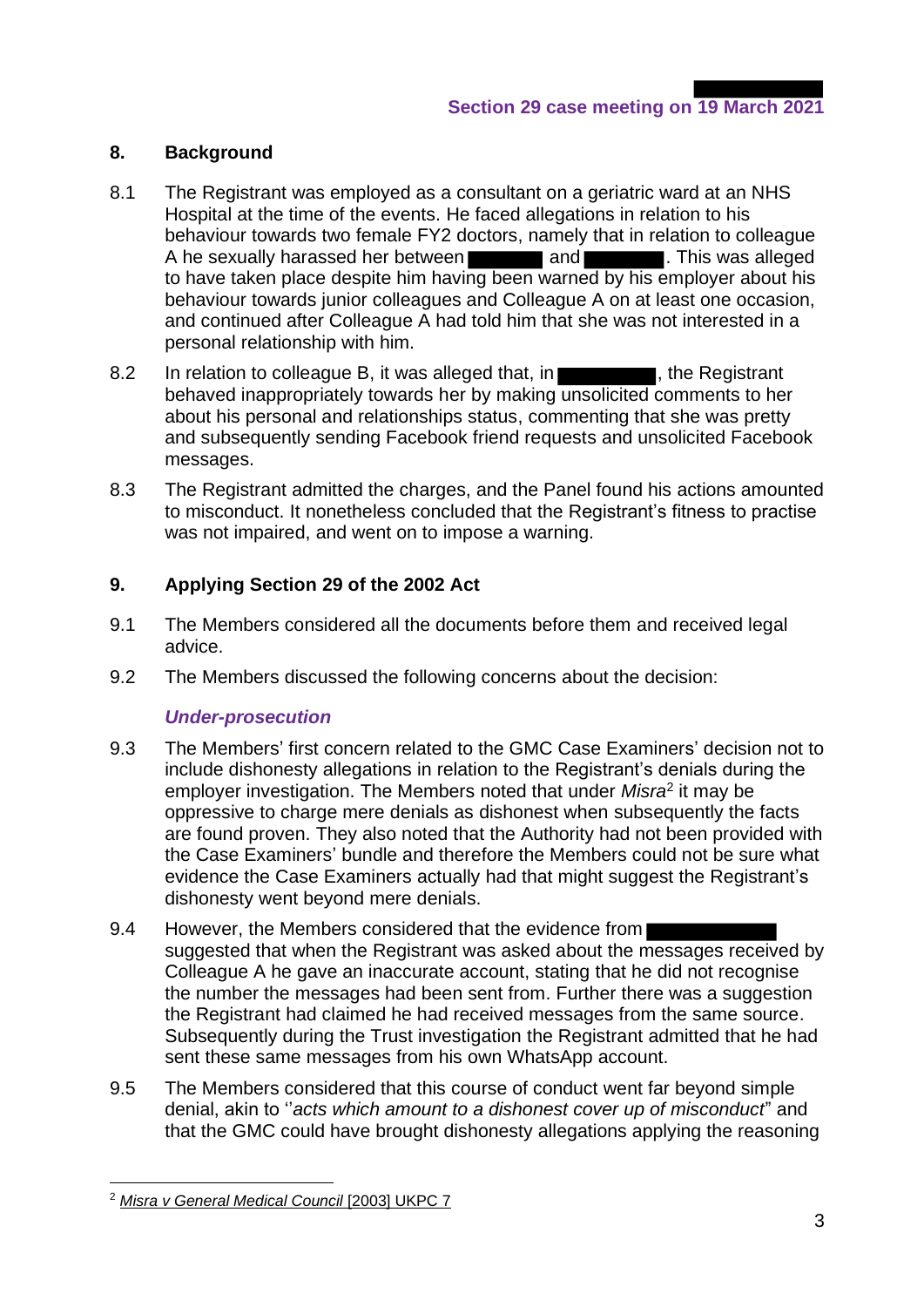set out in the Authority's appeal in *Dalton*<sup>3</sup> if proof of that dishonest cover up would "*substantially increase the culpability of the Registrant*."

- 9.6 The Members concluded that the fact that this was an express decision not to formulate such a charge by the Case Examiners meant that this was potentially not a "*final decision of a relevant committee*" within the meaning of section 29 of the National Health Service Reform and Health Care Professions Act 2002, and therefore likely to be outside the Authority's jurisdiction under s29 of the 2002 Act.
- 9.7 However, the Members noted that despite being a feature of the Registrant's behaviour, and the relevant evidence being before the Panel, his dishonesty or lack of candour was not referred to at any point during the hearing or in the Panel's decision. Nor did the Panel examine the Registrant on the matter. The Members considered that this dishonesty was a serious aggravating factor into which the Panel had failed to sufficiently inquire and did not take into account during its analysis on impairment. Therefore, this may have had a material impact on the Panel's ultimate decision.

## *Failure to properly particularise the conduct*

- 9.8 The Members next discussed the way in which the GMC had formulated the charges, specifically the fact that the charge relating to the Registrant's behaviour towards Colleague A was drafted in a general way referring to a course of conduct. They considered that this did not sufficiently particularise factors such as the Registrant's concerning use of anonymous online profiles and his attempts to escape detection. Nor did it touch on the Registrant's conduct in making fabricated accusations about Colleague A. This appeared to seriously downplay the Registrant's conduct and gave an inadequate picture to the public about the extent of his malicious behaviour.
- 9.9 The Members therefore concluded that the charges against the Registrant were not sufficiently particularised to reflect the seriousness of the Registrant's conduct and that this failure may have been a factor affecting the Panel's approach to impairment.

#### *Seriousness of the misconduct/reasons for no impairment*

- 9.10 The Members discussed the Panel's approach at impairment stage and, particularly, its assessment of the seriousness of the Registrant's conduct. The Panel had not addressed whether a finding of impairment might be required to uphold public confidence in the profession, particularly in the light of the seriousness of the conduct.
- 9.11 The Members considered that the Panel gave very brief and cursory reasons for its lack of public interest impairment finding, providing little information as to why it had considered the Registrant's behaviour to be deplorable at the misconduct stage, but no so deplorable as to warrant an impairment finding or which facts specifically it had taken into account in reaching this finding. They considered that the Panel did not grapple with the aggravating features of the Registrant's behaviour, such as the protracted period over which the events

<sup>3</sup> *PSA v NMC & Dalton* [2016] EWHC 1983 (Admin)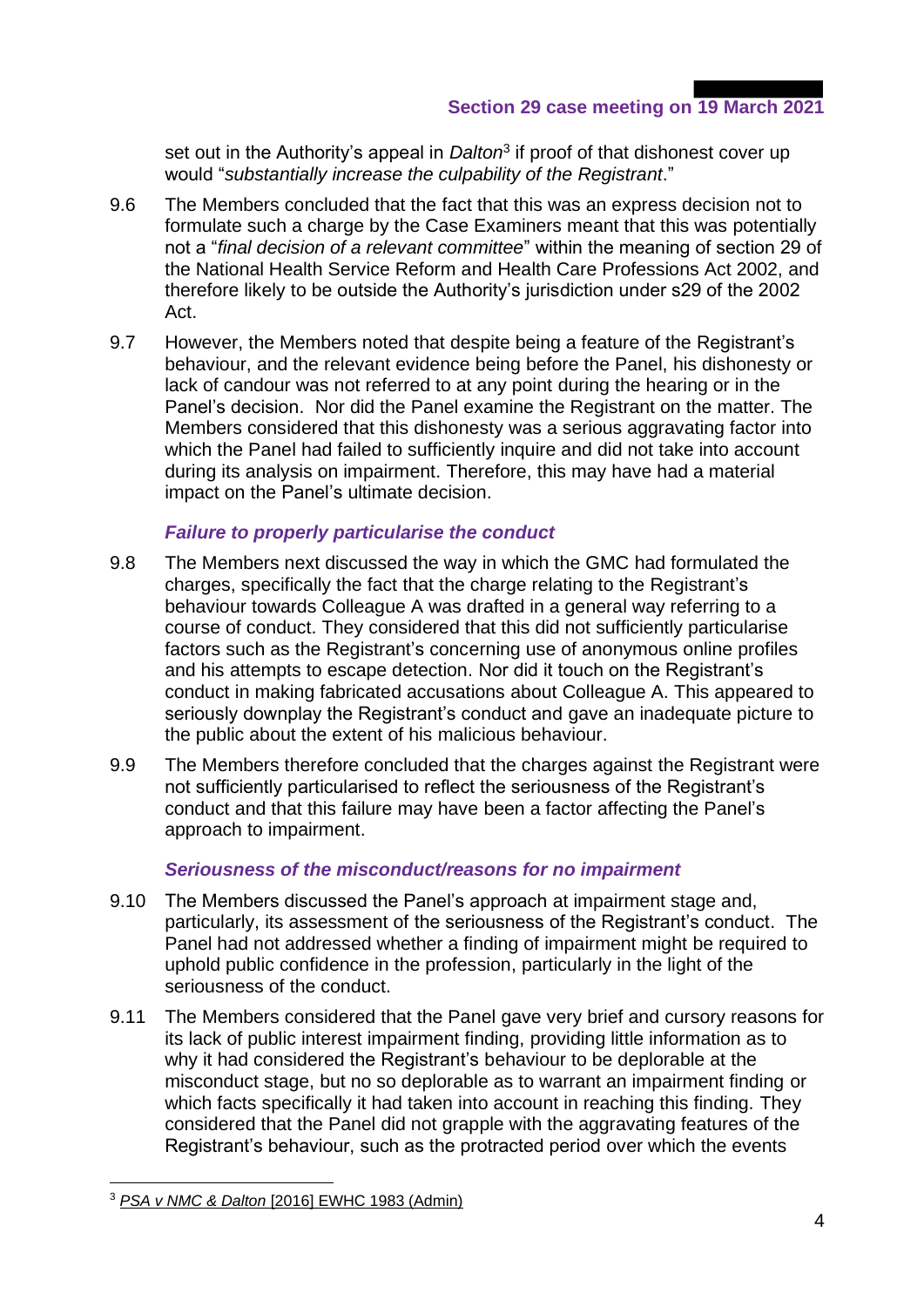## **Section 29 case meeting on 19 March 2021**

occurred, the repetition, the abuse of position of power against junior vulnerable victims, the unpleasant nature of the messages, the use of fake email addresses, the involvement of third parties and false accusations against Colleague A. The Members considered this was borderline criminal behaviour. The Registrant had taken no notice of warnings by the Police. In addition, the Members considered his understanding of the impact of his actions on third parties and the effect he had had on the team in the hospital to be poor.

- 9.12 The Members considered that the reasons the Panel gave were largely a duplication of the matters considered in respect of public protection and the risk of repetition. Too much weight was placed on the personal factors.
- 9.13 The Members next considered that although the case did not reach the sanction stage, the Panel failed to pay any regard to the relevant passages in the GMC's Sanctions Guidance when considering the seriousness of the Registrant's conduct, and whether the lack of an impairment finding prevented the Panel imposing the sanction that would ordinarily be anticipated. The Members noted that whilst the guidance focuses on both predatory and sexually motivated behaviour and abuse of position of trust in relation to patients, there is less focus on these behaviours with peers. However, they considered it is clear that Panels are expected to treat such behaviour very seriously:

*''Sexual misconduct seriously undermines public trust in the profession. The misconduct is particularly serious where there is an abuse of the special position of trust a doctor occupies………... More serious action, such as erasure, is likely to be appropriate in such cases''.*

- 9.14 The Members could see no reason why a consultant abusing his position of trust by displaying inherently wrong behaviour towards junior colleagues should not be treated seriously by the Panel. The Members considered that poor relations between colleagues were likely to impact negatively on the care provided to patients. The Panel's failure to consider this and explicitly address the seriousness of the Registrant's behaviour was a serious omission.
- 9.15 The Members therefore concluded that the Panel had erred in making its finding of no impairment and in doing so prevented a sanction being imposed that was necessary to address all three limbs of public protection.

#### **Conclusion on insufficiency for public protection**

9.16 The Members concluded that although there was a basis for the Panel's conclusion on impairment in relation to public protection, the Panel had failed to give sufficient reasons for its findings in relation to maintaining standards and public confidence in the profession. The seriousness of the sexually motivated conduct required a finding of impairment on these grounds. They considered that a member of the public would not consider a warning to be an appropriate outcome in a case involving a doctor abusing his professional position and causing considerable distress to a junior colleague in a sustained course of unacceptable and dishonest conduct. Further, they considered that the way the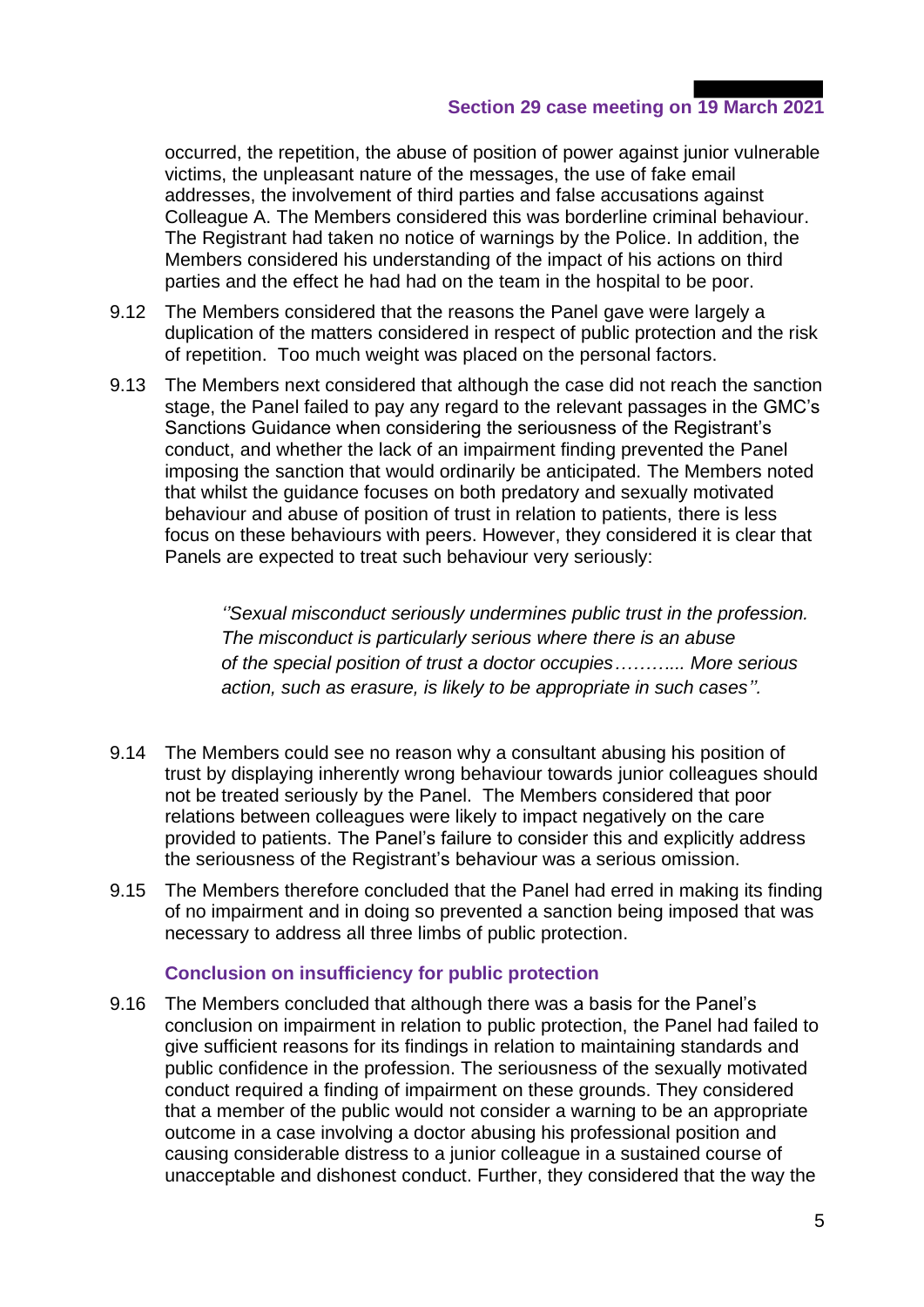warning was phrased did not give an adequate picture of the seriousness of the conduct involved.

9.17 The Members therefore concluded that the Panel's decision to find the Registrant's fitness to practise not impaired was insufficient for public protection.

#### **10. Referral to court**

- 10.1 Having concluded that the Panel's decision was insufficient for public protection, the Members moved on to consider whether they should exercise the Authority's discretion to refer this case to the relevant court.
- 10.2 In considering the exercise of the Authority's discretion, the Members received legal advice as to the prospects of success and took into account the need to use the Authority's resources proportionately and in the public interest.
- 10.3 Taking into account the above considerations, along with advice on the prospects of success, the Members agreed that the Authority should exercise its power under Section 29 and refer this case to the High Court of Justice of England and Wales.

Interprent.

**Antony Townsend (Chair) Dated**

**14/10/21**